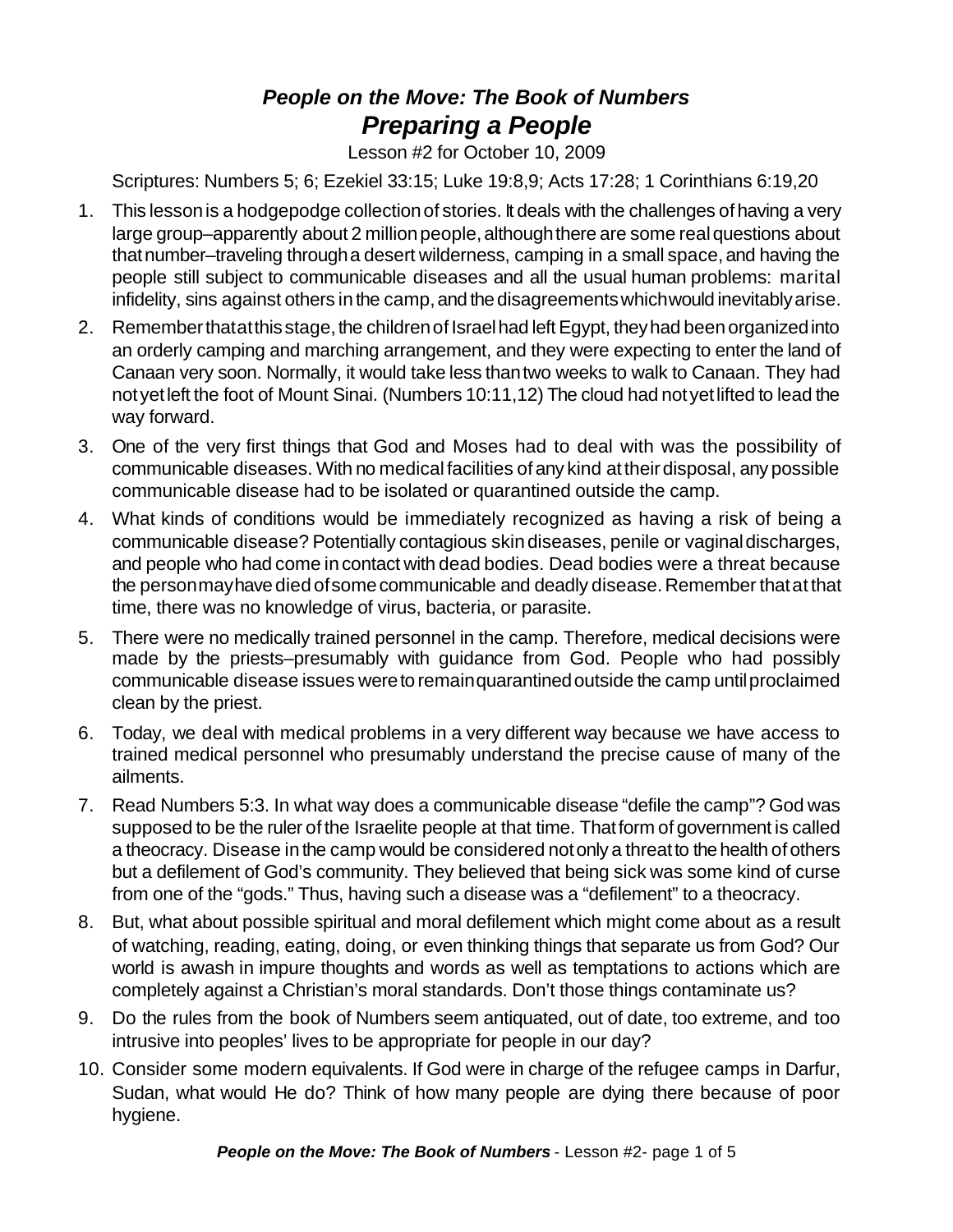- 11. In a world where 50% of the marriages end in divorce,would God advise some kind of marital fidelity test for us today?
- 12. God recommended to the children of Israel some unusual–at least in our eyes–tests to separate the guilty or the diseased from the healthy and holy. What do you think God would recommend for Seventh-dayAdventist churches inour dayto dealwithsimilar problems? Can you imagine lining up "unfaithful wives" in front of the church so they could be "tested"?
- 13. ReadNumbers 5:5-7;Psalm 51:3,4;1 Corinthians 6:19,20;and Acts 17:28.Godwasmaking it very clear that if they were to be His holy people, then, any sin against any other person in the camp or against God Himself was to be regarded as a serious offense against the Lord. We can understand that better if we remember that God had claimed every one of those people as His special possession or child and as a part of the larger family of Israelites. Thus, a sin against such a person was considered a sin against God Himself.
- 14. Very strict rules were in place to deal with those who stole someone else's property. Read Numbers 5:5-8;Ezekiel33:15;Luke 19:8,9. This is one of the fewrules from the times of their sojourn in the wilderness that we see specifically being carried out even in the times of the New Testament.
- 15. Notice that after saying that any sin against a fellow Israelite was a sin against God, thus making it impossible to undo the wrong, nevertheless, God said that those people who had been wronged needed to be compensated. The guilty party was to return the equivalent in value plus at least 20%. If yourecognize thatvirtually any sin is a sin against God, howdo you "pay God back"?
- 16. Should we as Seventh-day Adventists adopt such a plan for the church today? How might it be implemented?
- 17. To most Christians living in our day, the solution to sin is to confess to God. Is that enough? Should matters of restitution be left in the hands of the civil authorities?
- 18. If we confess our sins, how does God deal with them? Are they "erased" from the books of heaven? Does God "forget" them? Is it possible for God to forget anything if He is truly omniscient? Read 1 John 1:8,9. How does God "cleanse" sin from our lives?
- 19. When looking at the regulations for the children of Israel in the wilderness and subsequently in the land of Canaan, many modern readers have suggested that those rules are much too strict. Does God demand that we follow His rules precisely? Was God going into too much detail? How detailed has God been in creating our planet? Have you seen the DVD entitled, "The Privileged Planet"?
- 20. Science, especially astronomy and biology, is discovering that our world is a very "privileged planet." There are scores of very precise physical laws that make it possible for life as we know it to exist on this planet. If some of those laws were "off" by even one part in one billion, we would not survive. Did God design all those laws exactly right for our benefit? Could such laws have happened just by chance?

In an article entitled "*God and Nature: A Biblical Approach to Origins*," L. James Gibson, director of the Geoscience Research Institute, examines the possibility that life and the universe are a product of chance. He writes, "Two lines of evidence strongly point to the insufficiency of chance in causing the originofnature.First, the universe has a setof specific propertieswithoutwhich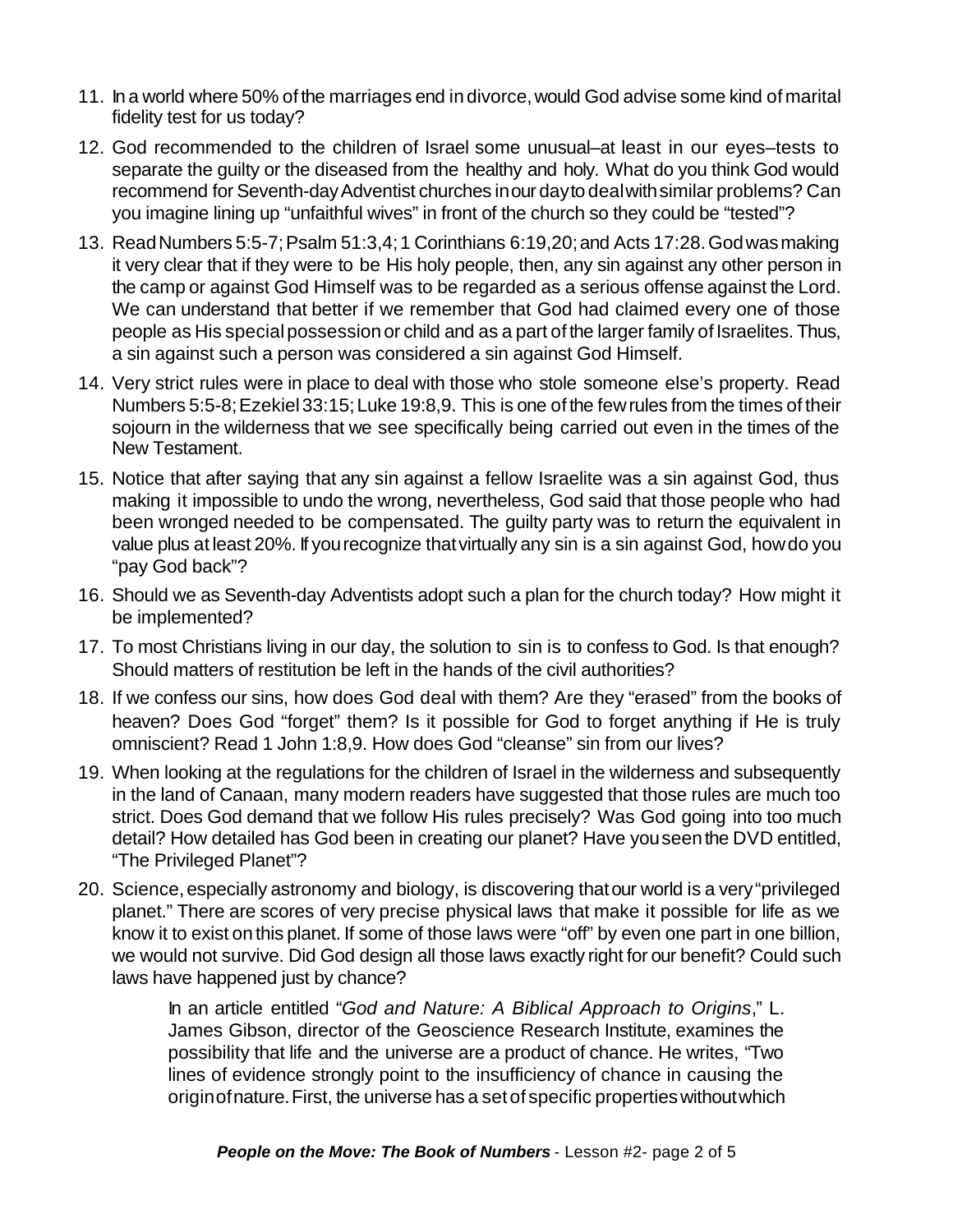life would be impossible.The relative strengths of the fundamentalforces, such as gravity and the forces of the atomic nucleus, along with the values of the physical constants, such as the speed of light, are finely tuned in a way that makes life possible.Slight changes in these factors could make it impossible for atoms and molecules to exist. . .probability is vanishingly small thatall these factors would be so finely tuned by chance." He adds: "The probability that amino acids would arrange themselves by chance into sequences appropriate for life is so remote as to be unthinkable."So, howdoes he explain the mystery of life? He concludes, "Design seems a compelling explanationfor the origins of the universe and life. . .The evidence for designimplies thatGod acted with purpose to create both."—*Ministry*, November 2007, pages 16,17.

So does God care about the details of our lives? If He did not, we could not survive!

Had the Sabbath been universally kept, man's thoughts and affections would have been led to the Creator as the object of reverence and worship, and there would never have been an idolater, an atheist, or an infidel. (*GC* 437.2)

As Seventh-day Adventists, we believe that the final conflict will come down to a disagreement over Sabbath vs. Sunday. Why does God care? It is because of what each of those days stand for? What those days stand for is becoming a huge issue in our world today.

- 21. If God went to such trouble to create a world just exactly right for our existence, do you think He cares about how we care for our bodies and our relationships with other beings living on this earth?
- 22. Read Numbers 5:11-31. This seems very strange to us. It gives a rule for dealing with husbands who were suspicious that their wives had been unfaithful to their marital vows. Olive oil and incense represented happiness and pleasure and were not to be included in this sacrifice. What does it mean for "the belly to swell and the thighto rot"? (*KJV*) Some modern versions suggest that this implies getting a sexually transmitted disease. Would you want such a test to be enforced today? Would it cause a change in the behavior of Christians? Think of all the problems in our world that have resulted from marital infidelity! If we had a precise method of knowing–from God Himself–who had committed adultery, would we be better off? If it were the men lined up in front of the church, how many shrunken genitals (*GNB*) would it take for some of the infidelity to stop!
- 23. Was the marital infidelity test the basic equivalent of a lie-detector test?
- 24. Many people have asked the question, "Why doesn't this apply to men as well as women?" In actual fact, Jesus gave a test for men which is much tougher than this one. Read Matthew 5:27-30.
- 25. When you read about this test in Numbers 5, do you think God was directly involved in the outcomes of these tests? Or was the woman in most cases so frightened by the whole process that if she was guilty, she would confess? What was the rule for dealing with known adultery? It was the death penalty. (Leviticus 20:10; Deuteronomy 22:22-27)
- 26. It is helpful to realize that tests of this nature were very common in the surrounding societies in Moses' day. No doubt, that test was an adaptationor modificationof a test thatthe men of Israel demanded be continued. Look at some of the known examples of such tests:

The dust *(*)*aa)* from the floor of the sanctuary is presumed to be ritually pure,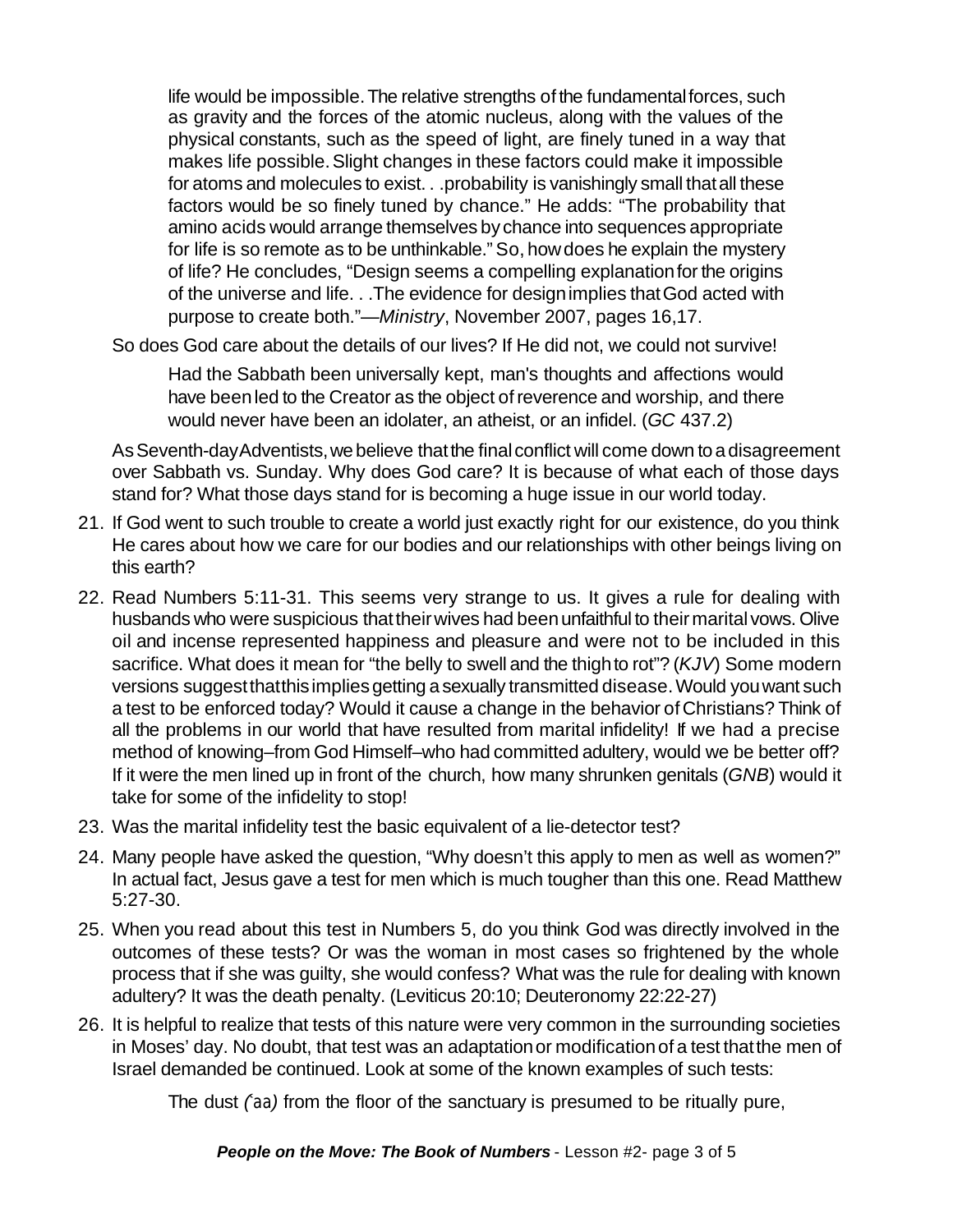derived from the inner sacred space. It carried no intrinsic deleterious effect, but suchactivity has parallels in the literature from Mari and Babylon. Dust from the gate area, which were protected by great deific figures, was consumed with water from the river and used in water ordeals in several judicial cases. The suspected individual was then thrown into the river or required to swima given distance from the shore. If the person survived, he was innocent; if he drowned, he was guilty. In the present case the woman stands in a position of servilityor contrition, with her personal offering in her hands, echoing an oath recited by the priest, and drinking a potentially potent potion. Her fate lay in God's hands. . .

Hammurabi Code:"If a man's wife is accused byher husband, but she was not caught while lying with another man, she shall make an oath by the god and return home." "If a finger has been pointed at a man's wife because of another man, but she has not been caught lying with the other man, she shall leap into the River for the sake of her husband." (*The New American Commentary*, article on Numbers 5:11-31)

.

- 27. One of the common things to be done with a suspected unfaithful wife was to throw her into a river. If she swam out safely, her innocence would be assumed. But think of how many factors might have affected the "judgment" in such a case. What if the woman did not know how to swim? At least in the version of the test given by Moses, there was no room for the priest or the husband to manipulate the results. God and the woman's conscience were left to make the decision. That was a great improvement over what was being done in other nations at the time.
- 28. In light of all this discussion, it is important to remember that God promised them freedom from disease and problems when they left Egypt if they would just be faithful to Him. (Exodus 15:26) It may help to point out the fact that in ancient times, diseases were very often considered to be curses from the "gods." Many diseases were thought to have distinct spiritual components.
- 29. The Adventist Health Study conducted at Loma Linda University over the last several decades has demonstrated that those people who carefully followed the instructions given to us from God through the spirit of prophecy lived an average of 10 years longer thantypical Americans. Why do you think this is? Is God intentionally blessing them? Is it possible that in addition to the benefits of notsmoking, notdrinking alcohol, and not eating harmful things such as unclean meats or even clean meats, there are still some things we do not understand but which we should follow because of God's guidance?
- 30. If you had been God looking down on things at Mount Sinai, whatwould youhave done to try to organize that mass of unruly people to produce some kind of social order? Of course, the ideal would be that every individual would do what is right because it is right! If people had learned to love their neighbors as they loved themselves, (Leviticus 19:18) to not cheat the poor or the disadvantaged whentheycould,(Ezekiel33:15;Matthew25:31-46; Luke 19:8,9) and if we all recognized that our bodies are to be temples of God, (1 Corinthians 6:19,20) and remembered the incredible price God has paid to buy us back after we fell into sin, wouldn't the problem of misunderstandings and fights breaking out between individuals have disappeared? What would it be like if every member of every Seventh-day Adventist church did what was right because it is right? Wouldn't we be in heaven by now?
- 31. In our previous lesson, we discussed the fact thatthe tribe of Levi had beensetaside to serve